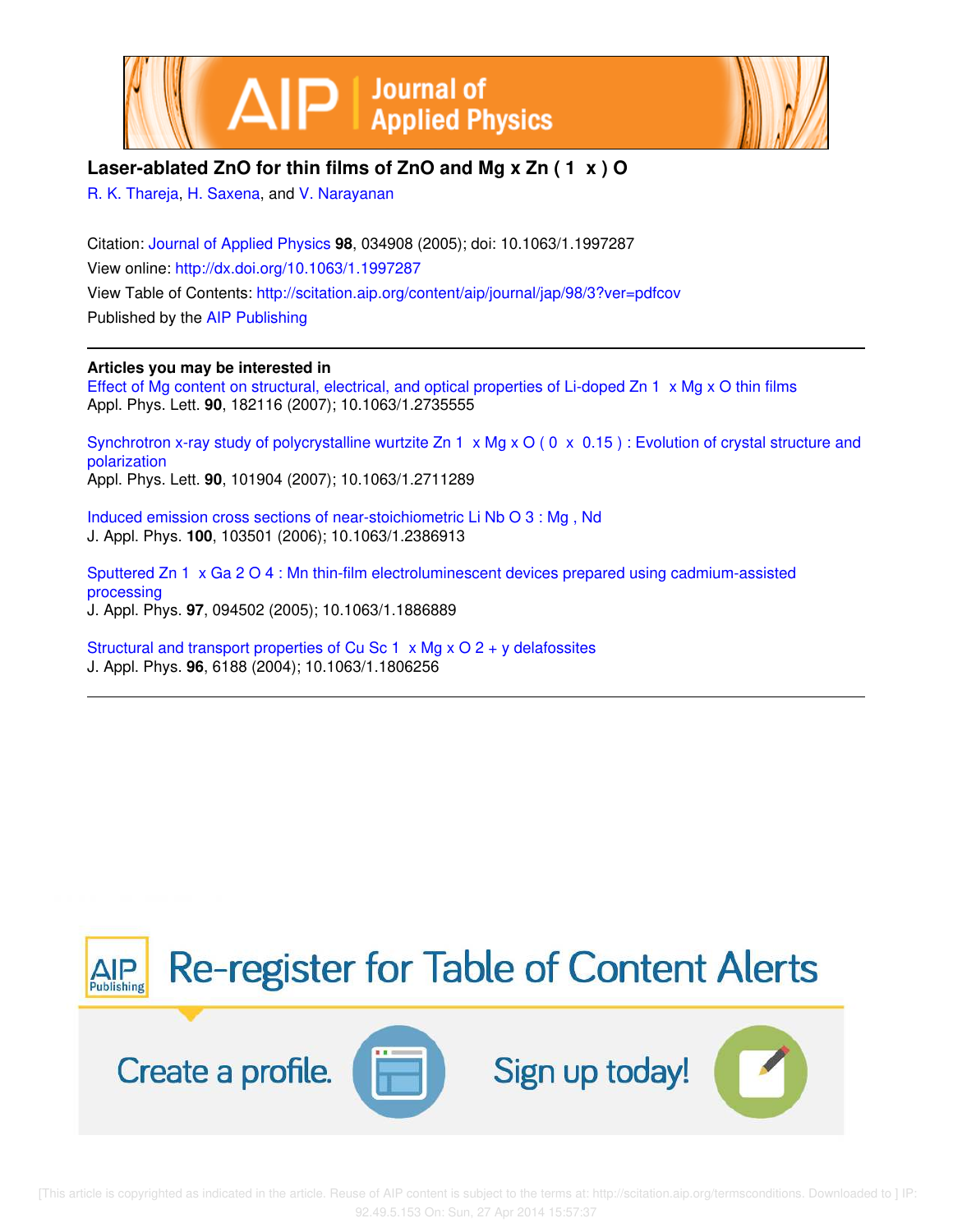# Laser-ablated ZnO for thin films of ZnO and Mg<sub>**x**</sub>Zn<sub>(1-*x*)</sub>O

R. K. Thareja,<sup>a)</sup> H. Saxena, and V. Narayanan

*Department of Physics and Center for Laser Technology, Indian Institute of Technology Kanpur, Kanpur-208 016 (UP), India*

Received 17 February 2005; accepted 21 June 2005; published online 5 August 2005-

We report investigations of ZnO plasma at various ambient pressures of oxygen produced by third harmonic 355 nm of neodymium: yttrium aluminum garnet laser for depositing quality nanocrystalline ZnO thin films. Time- and space-resolved optical emission spectroscopy is used to correlate the plasma properties with that of the deposited thin films. The temporally resolved images of the plumes are correlated with the time-resolved emission spectrum of plasma species in the plume. The deposited films of ZnO at 100 mTorr of ambient oxygen exhibited third-harmonic generation. Mg<sub>*x*</sub>Zn<sub>(1-*x*)</sub>O alloy thin films of different molar percentage of MgO were deposited on glass substrates with the aim of achieving variable band gap using pulsed laser deposition in 100-mTorr oxygen ambient at substrate temperatures ranging from 200 to 500 °C. The films with  $x=0.1$  and 0.3 exhibit single hexagonal phase with  $(002)$  as the preferred orientation, however, with  $x=0.5$ , a transition to mixed phase with hexagonal phase of  $(100)$  and cubic phase of  $(200)$ orientation is observed. The absorption edge is blueshifted with and increase of *x* and deposition temperature. The band gap of the deposited films increases with molar percentage and deposition temperature. The deposited films exhibited high degree of transparency  $(>\!\!85\%)$  over visible range. © 2005 American Institute of Physics. [DOI: 10.1063/1.1997287]

### **I. INTRODUCTION**

Laser ablation is being widely used in various applications of material processing, such as thin-film deposition, cluster formation, chemical reactions, and surface modifications (synthesis of nanoclusters).<sup>1</sup> In particular, thin-film deposition called pulsed laser deposition (PLD) has emerged as one of the versatile techniques for the deposition of thin films of a variety of materials such as metals, semiconductors, and ceramic for various applications.<sup>1</sup> However, to improve the quality of the deposited films for desired application, a sound understanding of the plume dynamics, and physical and chemical properties of the ablated species is required, since laser-ablated plume is the source of thin films in PLD. Laser-ablated plume primarily consists of electrons, ions, neutrals, and ionized species. As the plume expands in an ambient medium the ablated species from the target undergo collisions with the atoms, molecules of the ambient resulting in scattering and slowing down of the plume. The peripheral region of the expanding plume constitutes predominantly particles of high kinetic energy; the collisional processes get enhanced by high reactivity of the charged species<sup>2</sup> that may help in the formation of oxides or nitrides<sup>3</sup> or small clusters.<sup>4</sup> The hydrodynamic expansion of the plume, the composition, and size distribution of clusters depend not only on initial conditions, but also on the laser intensity, pulse width, and ambient gas pressure. The growth and deposition of the films are determined by the thermodynamic parameters of the target material and initial conditions such as temperature and density of the vapor ejected after ablation. Hence, the understanding of plasma formation and its expansion dynamics is imperative for optimization of PLD and processing of high-quality thin film. The plume generated by laser ablation is dynamic in nature both spatially and temporally. To understand the dynamics of the plume, several diagnostics, such as optical emission spectroscopy  $(OES)$ ,<sup>5</sup> plume imaging (fast photography), $6$  ion probes,<sup>7</sup> interferometry (pump-probe),<sup>8</sup> and time-of-flight mass spectroscopy  $(TOFMS)$ , have routinely been used.

With recent attention towards short-wavelength lasers for use in high-density storage devices<sup>10</sup> and to have material for UV and blue light-emitting devices $11,12$  considerable efforts are underway to understand the ablation characteristics of II-VI material. Zinc oxide (ZnO) has been of much interest to researchers due to its wide band gap of 3.3 eV (direct) at room temperature, high exciton binding energy of 60 meV, significantly larger than that of ZnSe (22 meV) and GaN (25 meV), its higher radiation hardness (compared to Si), and its alloy ability with MgO. Due to high melting point ZnO can withstand high annealing temperature and treatment processing associated with doping and contact formation. It implies that a ZnO-based device would not degrade fast due to low defect generation and would last comparatively compared to GaN) longer. There are several reports of lasing action at room temperature due to excitonic transitions. $^{13,14}$ ZnO polycrystalline thin film and powder act as disordered dielectric media where lasing originates from random scattering in the medium.<sup>15</sup> There are recent reports of random lasing even with low density of  $ZnO$  nanorods<sup>16</sup> where strong transverse confinement of light inside ZnO is achieved by depositing MgO buffer layer over ZnO nanorods. The versatility of ZnO is further enhanced due to its ability to make alloy at different concentration and different temperature with  $MgO.<sup>17,18</sup>$  Since PLD is a nonequilibrium

a)Author to whom correspondence should be addressed; electronic mail: thareja@iitk.ac.in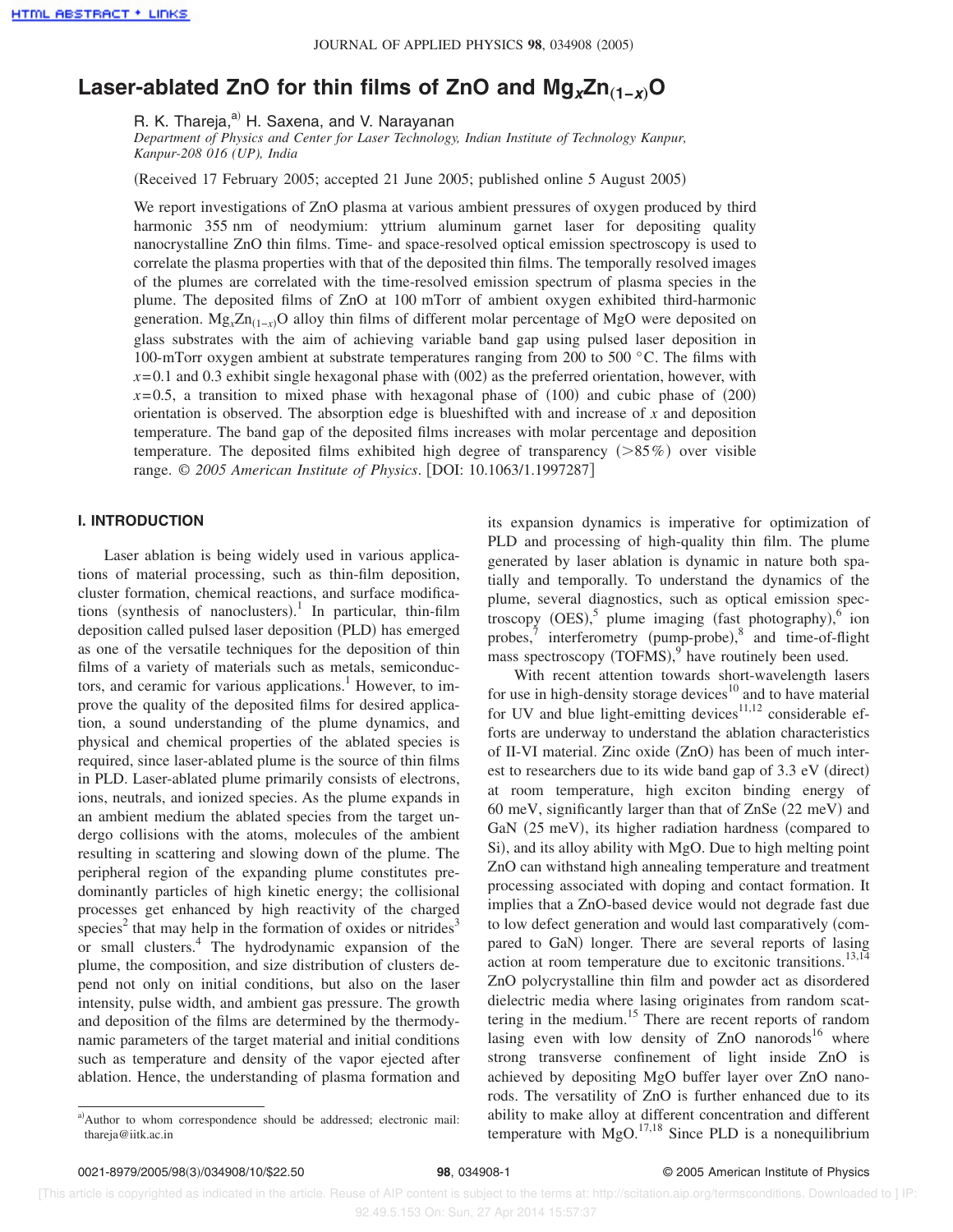process, it has extensively been employed to deposit thin films that are reported to far exceed the thermodynamic limit of solubility of MgO. Ohtomo *et al.*<sup>19</sup> demonstrated the synthesis of high-quality, single-phase, hexagonal  $Mg_x Zn_{(1-x)}$ O thin films with Mg concentrations up to 33 at. %. In the cubic phase, the phase diagram predicts solubility of ZnO in cubic MgO lattice up to 40 at. %, however, recently this limit is reportedly being stretched through wide range.<sup>17</sup> ZnO is a piezoelectric material and has applications in surface acoustic wave (SAW) devices such as resonators and filters. Although, polymeric materials show high third-order optical nonlinearity<sup>20</sup> in subpicosecond time scale and find applications in all-optical switching devices, $2<sup>1</sup>$  they are prone to degradation due to thermal and aging effects. However, inorganic materials, such as ZnO, with high melting point and response to nonlinear optical effects make it a suitable choice.

Several techniques are being used to produce ZnO thin films, such as molecular-beam epitaxy (MBE), metal-organic chemical-vapor deposition (MOCVD), magnetron sputtering, and PLD.<sup>15,22,23</sup> PLD has also been used to deposit nanoclusters of various sizes.<sup>4,5</sup> The nanoscale one-dimensional  $(1D)$ materials have been proposed or demonstrated to have superior mechanical toughness, higher luminescence efficiency, enhancement of thermoelectric figure of merit, and a lowered lasing threshold. $^{24}$  In this paper we have used PLD to produce ZnO thin film. OES is used as a tool to optimize the conditions for deposition of thin films of ZnO in ambient atmosphere of oxygen. The deposited films were characterized by atomic force microscopy (AFM). The deposited films are shown to exhibit third-harmonic generation (THG) that depended on the particle size of ZnO in thin films. We also report the variation in band-gap energy by varying the concentration of MgO in the film. This property can be exploited to produce high-performance thin-film detectors and light sources tailored to the end-user requirement in the UV region.

#### **II. EXPERIMENTAL DETAILS**

The experimental setup used here is similar to the one described elsewhere.<sup>11</sup> The plasma of ZnO was formed by focusing third harmonic [355 nm, pulse width of 5-ns full width at half maximum (FWHM)] of *Q*-switched neodymium: yttrium aluminum garnet (Nd:YAG) pulsed laser with repetition rate of 10 Hz to a focused spot size of 250  $\mu$ m. The OES studies of ZnO target were carried out both in vacuum and ambient oxygen at varying pressures. In order to a have fresh target surface and to avoid drilling as the laser beam impinges on the surface, the disk-shaped ZnO (99.99%) pure- target pellet was rotated continuously by a microprocessor-controlled stepper motor. The sample was kept inside a vacuum chamber at a base pressure of less than 10−4 Torr. In order to record the various constituents of plasma emission lines, plasma was imaged on to the one end of the fiber coupled to a monochromator (Jobin-Yvon HRS-320). An intensified charge-coupled device (ICCD) camera (DH 720, Andor Technology) was used at the exit slit of the monochromator to record spectrum at different distances

from the target at various delays with respect to the ablating pulse at constant laser intensity of  $2.04 \times 10^{10}$  W/cm<sup>2</sup> both in oxygen ambient and vacuum. The optical time-of-flight (OTOF) measurements were done varying the position of the plasma by imaging on to the monochromator Jobin Yvon, HRS-2), recorded using a photomultiplier (Hamamatsu, rise time of 2.2 ns) at the exit slit of the monochromator, and fed on to a fast Digital Oscilloscope 500 MHz, Agilent Technologies, USA). The films were deposited under similar conditions as that of plasma study in a different chamber fitted with turbomolecular pump (TMP) (Pfeiffer-63MM) backed by rotary pump. The pellets of different molar concentration of MgO-doped ZnO, Mg<sub>*x*</sub>Zn<sub>(1-*x*)</sub>O alloys were prepared by homogenously mixing MgO and ZnO in appropriate proportions and sintered at 1000 °C for 5 h. The chamber was evacuated to a base pressure of  $4 \times 10^{-6}$  Torr prior to introduction of oxygen. The deposition time was 45 min at substrate temperatures ranging from 200 to 500 °C in steps of 100 °C. The ablated material was deposited on the glass substrate placed at 4 cm away from the target surface. The films of thickness of 120 nm as measured using stylus method profilometry were obtained. The crystal structure of deposited films was studied with x-ray-diffraction (XRD) measurement using Cu  $K\alpha$ , 1.54 Å. The laser energy used was the same as that used in plasma study.

#### **III. RESULTS AND DISCUSSION**

#### **A. Dynamical evolution of ZnO plasma**

The plasma species in the plume make collisions among themselves and the background gas thermalizing their energy resulting in the condensation and eventual deposition as clusters onto a suitably placed substrate. The temporally and spatially resolved plasma emission spectra of ZnO were recorded normal and parallel to the target surface in vacuum and in ambient oxygen. At a distance close to the target surface  $(< 2$  mm) an intense continuum emission was observed. With the increase in delay time with respect to ablating pulse the intensity of continuum decreases gradually and the discrete transitions corresponding to neutral and low ionic states were observed. Various transitions in the emission spectra were identified using the standard table and the data available in the literature.<sup>25</sup> The observed line intensities are higher in ambient gas as compared to vacuum. As the plasma expands in ambient gas highly energetic particles produced in the early stage of plasma undergo collisions with the ambient atmosphere resulting in enhanced cooling. The process in turn helps to deposit films with appropriate stoichiometric conditions.

The dynamic nature of the laser-created plasmas makes the atomic and ionic populations evolve both in time and space within the plasma plume. The temporal and spatial behaviors of fast expanding plume are studied by recording the emission spectrum of the Zn<sub>I</sub> transition  $s^4d$  3*D* −*s* <sup>4</sup>*p* 3*P* at 328.23-nm, *s* <sup>4</sup>*d* 3*D*−*s* <sup>4</sup>*p* 3*P* at 330.26-nm, *s* <sup>4</sup>*d* 3*D*−*s* <sup>4</sup>*p* 3*P* at 334.5-nm, *s* 5 *s* 3*S*−*s* <sup>4</sup>*p* 3*P* at 468.01-nm, *s* 5 *s* 3*S*−*s* <sup>4</sup>*p* 3*P* at 472.21-nm, *s* 5 *s* 3*S*−*s* <sup>4</sup>*p* 3*P* at 481.05-nm lines, Zn II transition at 491.16 and 492.6 nm, and O I transition  $(3s<sup>5</sup>S<sup>0</sup> - 3p<sup>5</sup>P)$  at 777 nm, respectively. We observed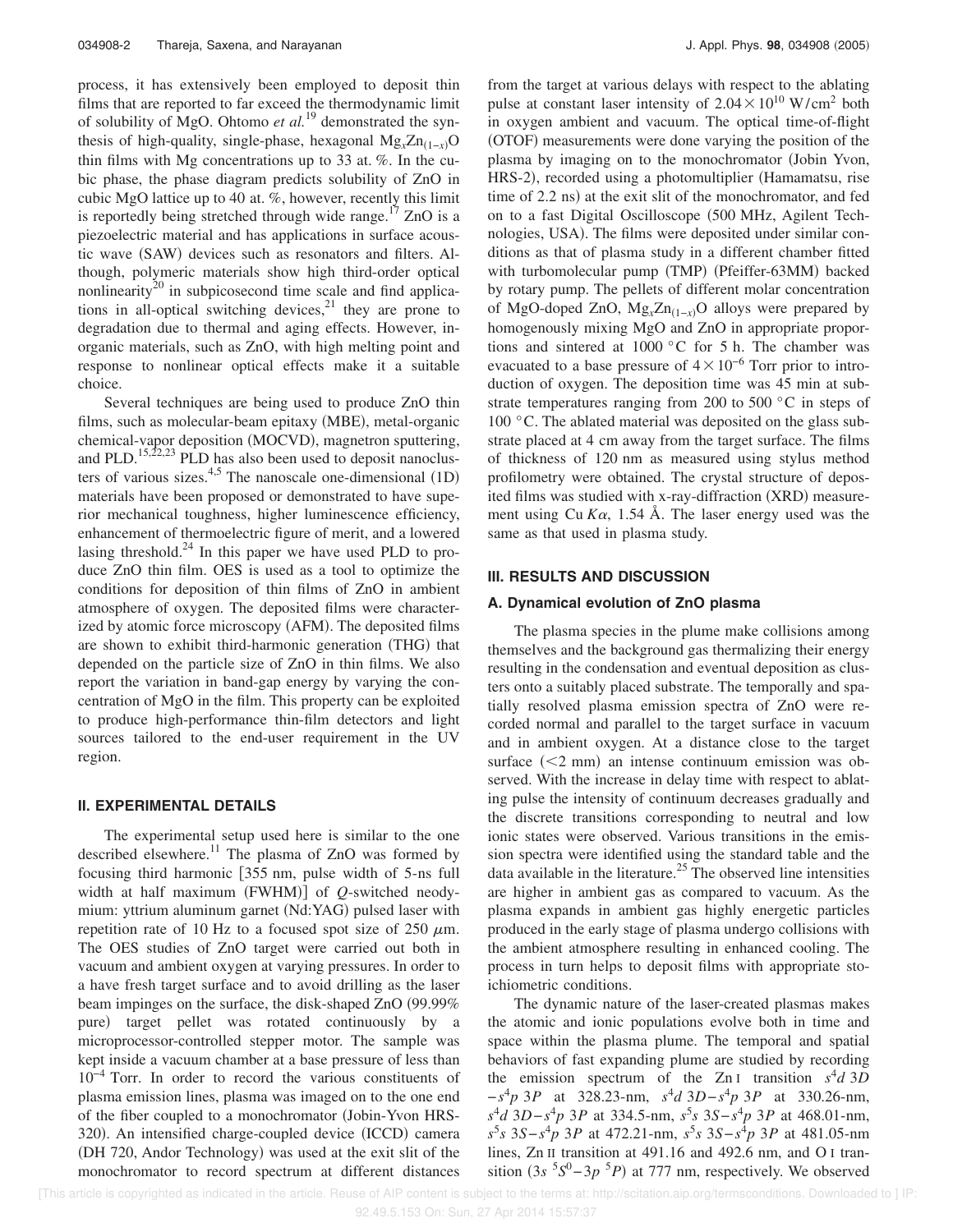

FIG. 1. Temporal variation of intensity of Zn II (491 nm) species at spatial distance of (a)  $4 \text{ mm}$  and (b)  $6 \text{ mm}$  in vacuum,  $100 \text{ and } 900 \text{ mT}$  or oxygen. The same of the state of the state of the state of the state of  $ZnI$  (481 nm) lines at spatial

a striking difference in the evolution of Zn I and Zn II transitions in vacuum and ambient gas environments. The line intensity of Zn II increases with an increase in ambient gas pressure, while neutral Zn I attains maximum intensity at 100 mTorr of ambient oxygen and then decreases with further increase in pressure. Various neutrals as well as ionic species survive for longer time in the presence of ambient gas. The confinement of the plasma to a smaller volume results in higher intensity of emission lines. Figures  $1(a)$  and 1(b) show the intensity variation of the most intense line of Zn II at 492.6 nm at various temporal delays in vacuum, 100 and 900-mTorr ambient oxygen. The singly ionized zinc lines are more intense at an ambient of 900 mTorr than at 100 mTorr of oxygen. Figures  $2(a)$  and  $2(b)$  show the intensity variation of the most intense line of Zn I at 481 nm at various temporal delays under ambient gas conditions. The intensity ratio of Zn II species at 900 to that at 100 mTorr of oxygen ambient at spatial distances of 4 and 6 mm is 2.1 and 2.4, respectively. The abundance of higher ionized species implies a large concentration of particles with higher energy reaching/hitting the substrate and hence affecting the quality



distance of (a)  $4 \text{ mm}$  and (b)  $6 \text{ mm}$  in vacuum,  $100 \text{ and } 900 \text{ mT}$  or oxygen.

of the deposited films. However, the intensity ratio of Zn I species at 900 to that at 100 mTorr of oxygen ambient at spatial distances of 4 and 6 mm is 0.74 and 0.9. We also observe from the OES data, the intensity for the O I at 777 nm to be more at 100 mTorr of oxygen ambient as compared to vacuum and 900 mTorr.

The temporal evolution of the recorded OES spectra at 2 mm for Zn II species shows that it survives for 210 ns for vacuum, 330 and 720 ns for 100 and 900 mTorr of oxygen, respectively. Thus, for better quality of the deposited films higher pressure (900 mTorr) is not desirable, for ionized species with high kinetic energy are likely to induce large structural and stress disorder during film growth. $^{26}$ 

Figure 3 shows a bar diagram of the variation of integrated intensity of OES with respect to distance from the target for  $Zn$  II (491.16 and 492.6 nm) in various ambient conditions. The intensity of Zn II gradually increases as we move away from the target surface for 900 mTorr ambient pressure, Fig.  $3(a)$ . Figure  $3(b)$  shows the spatial variation of intensity of Zn I transition in various ambient conditions. The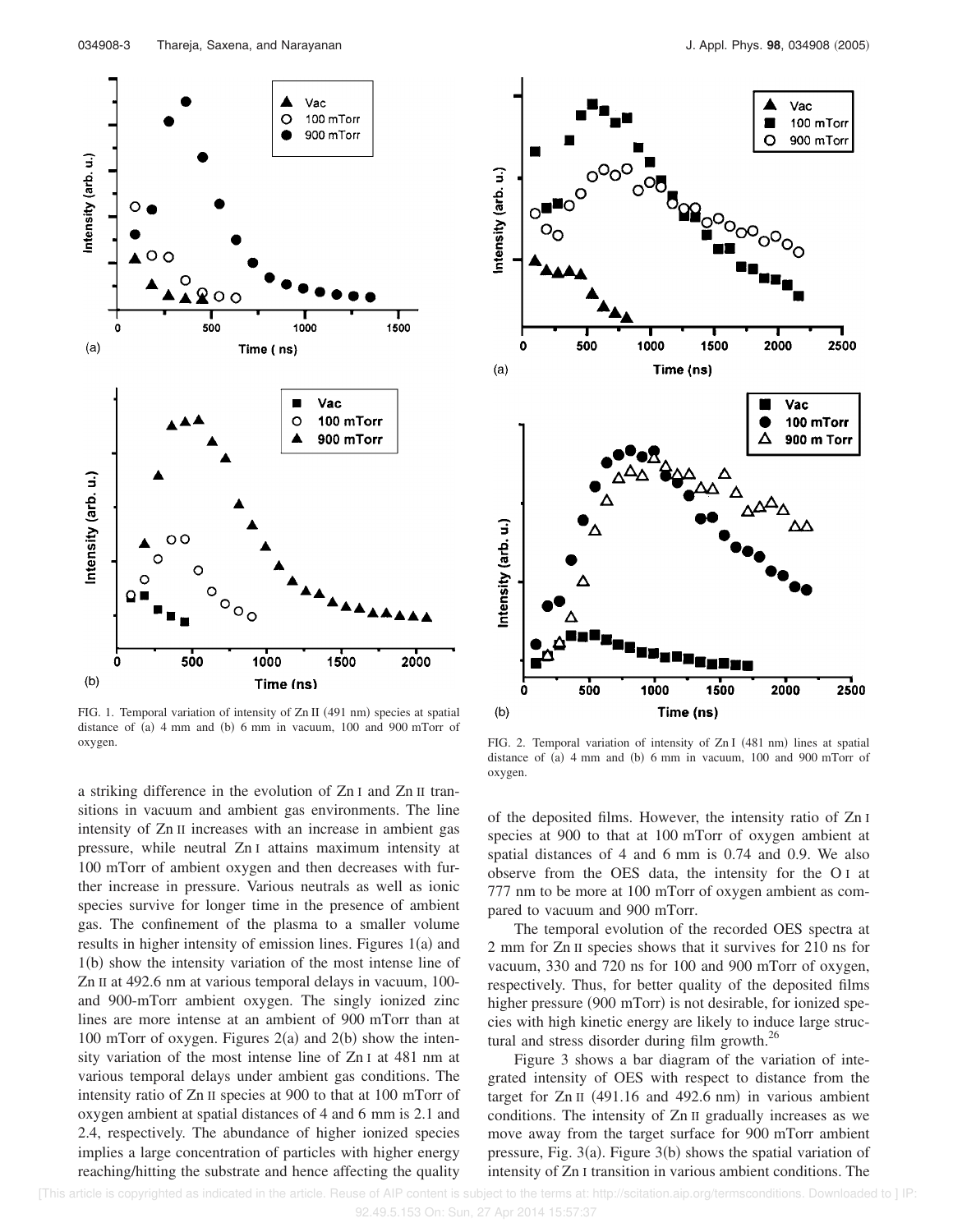

FIG. 3. The integrated intensity of  $ZnI$  and  $ZnII$  species in (a) 100 and (b) 900 mTorr of oxygen.

ratio of intensity of Zn I at 481 nm at 100 mTorr to that at 900 mTorr is found to be 1.38, 1.71, and 2.77 at 2, 4, and 6 mm away from the target, respectively. This implies most efficient formation of Zn I at 100 mTorr at all distances compared to at 900 mTorr.

Assuming the system in local thermodynamical equilibrium<sup>27</sup> (LTE) we estimated electron temperature of 3.6 eV at 2 mm away and parallel to the target surface in ambient of 100 mTorr of oxygen using O II emission lines. The Boltzmann plot of transitions  $3s^2D-3p^2P^0$ at 391.19 nm,  $3s^{2}P-3p^{2}P^{0}$  at 395.43 nm,  $3s^{2}P-3p^{2}P^{0}$  at 397.32 nm,  $3p^{4}D^{0}$ -3*d*<sup>4</sup>*F* at 407.21 nm,  $3p^{4}D^{0}$ -3*d*<sup>4</sup>*F* at 407.58 nm,  $3p^{4}P^{0}$ -3*d*<sup>4</sup>D at 411.92 nm,  $3p^{4}P^{0}$ -3*d*<sup>4</sup>P at 415.33 nm,  $3p'^2F^0-3d'^2G$  at 418.54 nm, and  $3p'^2F^0$ - $3d'$  <sup>2</sup>G at 418.98 nm was used for calculating temperature. The electron density of  $1 \times 10^{19}$  cm<sup>-3</sup> is obtained using the stark-broadened profile of O<sub>II</sub> transition  $3s<sup>4</sup>P-3p<sup>4</sup>S<sup>0</sup>$  at 371.2 nm.

The time evolution of various transitions at 391.19 nm (O II), 468.01 and 472.21 nm (Zn I), and 491.16 nm (Zn II) at various spatial distances  $(2-8 \text{ mm})$  from the target surface using photomultiplier tube (PMT) coupled at the exit slit of monochromator was investigated. The velocity of each of the



FIG. 4. (a) OTOF spectra of Zn I (472 nm) line at various distances in 100 mTorr of oxygen, and (b) OTOF spectra of Zn I (472 nm), Zn II  $(491 \text{ nm})$ , and O II  $(391 \text{ nm})$  line at 4 mm in 100 mTorr of oxygen.

species is calculated from the delay of the peak of the signal at different distances with respect to the trigger pulse.<sup>28</sup> In order to estimate the expansion velocities for various emitting species within the plume many transient OTOF spectra were recorded at different distances from the target. The velocities of O II from OTOF were  $3.3 \times 10^6$ ,  $1.7 \times 10^6$ , and  $0.3 \times 10^6$  cm/s in vacuum, 100 and 900 mTorr of ambient oxygen, respectively. We observed that the velocity of ionic and neutral species is different and can be explained in terms of mobility which is proportional to charge-to-mass ratio  $(q/m)$ . As the plasma expands in vacuum, the electrons strive to overtake the ions resulting in an uncompensated space charge and electric field that decelerates the electrons and accelerates ions resulting in higher velocity for high ionic states.

Figure  $4(a)$  shows the OTOF behavior of Zn I line at various spatial distances in ambient atmosphere of 100 mTorr. In vacuum, the plume expands freely and the species collide only with the plasma species and hence relatively there is no significant change in the velocity. However, in the ambient atmosphere the collisions with the ambient gas atoms, molecules the velocity of Zn I and Zn II decrease considerably because of the drag force experienced by the plasma plume front. Figure 4(b) shows the OTOF profile of various species at a fixed distance of 4 mm and ambient pressure of 100-mTorr oxygen. We observe a peculiar interesting feature of double peak structure in the pressure dependence of the OTOF spectrum. Figure 5 shows the OTOF spectrum for Zn I at 4 mm both in vacuum and in ambient oxygen. The appearance of slow components at later time is clearly seen at 100 mTorr. The slow component may be due to recombination of Zn II into Zn I at later times due to collision process, implying that an efficient recombination at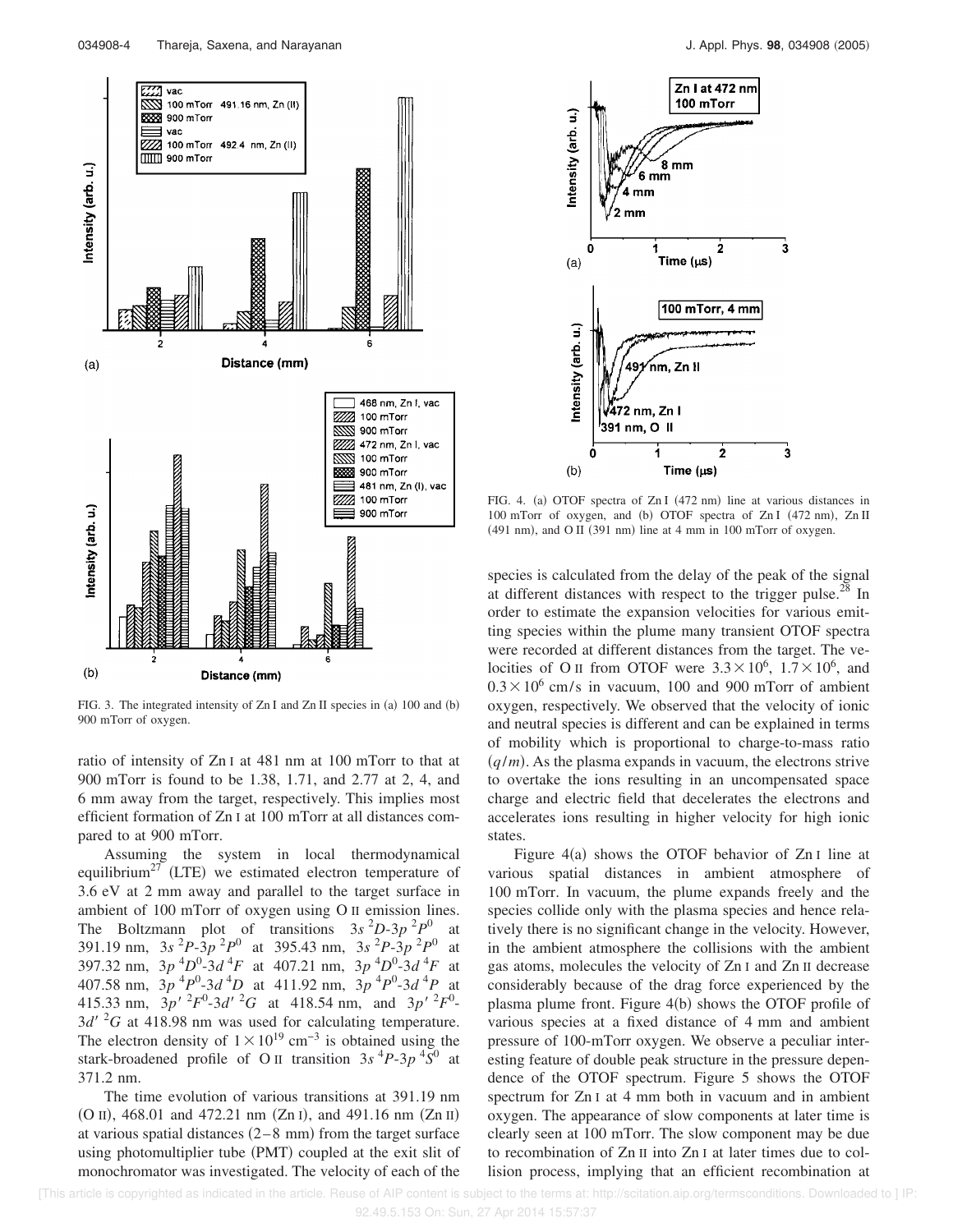

FIG. 5. The OTOF spectra of Zn I at 4 mm in vacuum and in oxygen.

100 mTorr compared to that at 900 mTorr for the emergence of second peak is less prominent. The double peaked behavior has been reported in earlier studies of laser-produced plasma either by OES or by imaging techniques in graphite, aluminum, etc.<sup>28</sup> Thus, the increase in Zn I at 100 mTorr might help to get a stoichiometric film of ratio Zn:O at 1:1 as reported in the pulsed laser deposition.<sup>15,29</sup> Since the Coulomb collision cross section depends on the velocity and charge, various species in the plume will have different cross section,  $\sigma_c \propto (q/v)^4$ , where *q* is the charge of zinc species and  $v$  is the velocity of the species. As the velocity of  $Zn$  II is less in 900 mTorr compared with 100 mTorr, the cross section for Zn II is higher at 900 mTorr compared to that at 100 mTorr. The observed intensity of the emitted lines of Zn II by OES at 900 mTorr being maximum might be warding off other species in the plume and hence destroy the appropriate composition of Zn and O. In the same token, the Zn I has a maximum intensity at 100 mTorr as compared to Zn II. Figures  $6(a)$  and  $6(b)$  show the temporal variation in the intensity of Zn I, Zn II, and O I at 100 and 900 mTorr, respectively. Presuming that the emitted intensity is proportional to the number density of the corresponding species, the presence of respective species at appropriate spatial region and temporal interval might dictate the stoichiometry of the deposited film, as shown Fig. 3.

#### **B. Plume dynamics of the laser-ablated ZnO**

To investigate the plume dynamics of ZnO plasma in vacuum and an ambient oxygen pressure we recorded plume images using ICCD camera (DH 720, Andor Technology) at different delay times with respect to the ablating pulse.<sup>30</sup> Figure 7 shows the recorded images of ZnO plasma at a fluence of  $2 \times 10^{10}$  W/cm<sup>2</sup> in ambient gas pressure of 100 mTorr of oxygen. It follows from the figure that the presence of an ambient gas slows down the plume in ambient of oxygen relative to the propagation in vacuum. As the plume expands in ambient gas, a compressed region is formed between the plasma and the ambient gas. This compressed region propagates ahead of the plume with a velocity more than the local sound velocity in the medium  $c_s$  $\langle Z \rangle kT/m$ <sup>1/2</sup> and generates shock wave.  $\langle Z \rangle$  is the average ion charge, *k* is the Boltzman constant, *T* is the electron temperature, and *m* is the ion mass. According to the shock wave model the shock position is given by the relation



FIG. 6. Temporal variation of intensity of Zn I (481 nm), Zn II (492 nm), and O I (777 nm) in (a) 100 and (b) 900 mTorr of oxygen at fixed distance of 6 mm from the target.

 $R(t) = \xi_0 (E_0 / \rho_0)^{1/5} t^{2/5}$ , where  $\xi_0$  is a constant,  $E_0$  is the amount of energy released, and  $\rho_0$  is the ambient gas density.<sup>31</sup> The  $R$ -*t* (plume front position with respect to the delay time) plot at 100 mTorr shows a dependence  $R(t)$  $\propto t^{0.36}$ . Shock wave formation has been reported at 100 mTorr in aluminum and yttrium-barium copper oxide (YBCO) in ambient nitrogen and oxygen.<sup>6,30</sup> The estimated plume velocity from the images in the ambient of 100 mTorr at a delay of 100 ns was  $3.5 \times 10^6$  cm/s while the estimated velocity of O II from OTOF was  $1.7 \times 10^6$  cm/s, consistent with the measurement taken by complementary setup.

The recorded plasma plume images are the direct manifestation of ejected species from the target. Since the plume images at different delay times are snapshots of spatial variation of all the species, the evolution of the species at a fixed distance is a series of snapshots of a specified species. The



FIG. 7. ICCD images of expanding ZnO plume in 100 mTorr of oxygen.

 [This article is copyrighted as indicated in the article. Reuse of AIP content is subject to the terms at: http://scitation.aip.org/termsconditions. Downloaded to ] IP: 92.49.5.153 On: Sun, 27 Apr 2014 15:57:37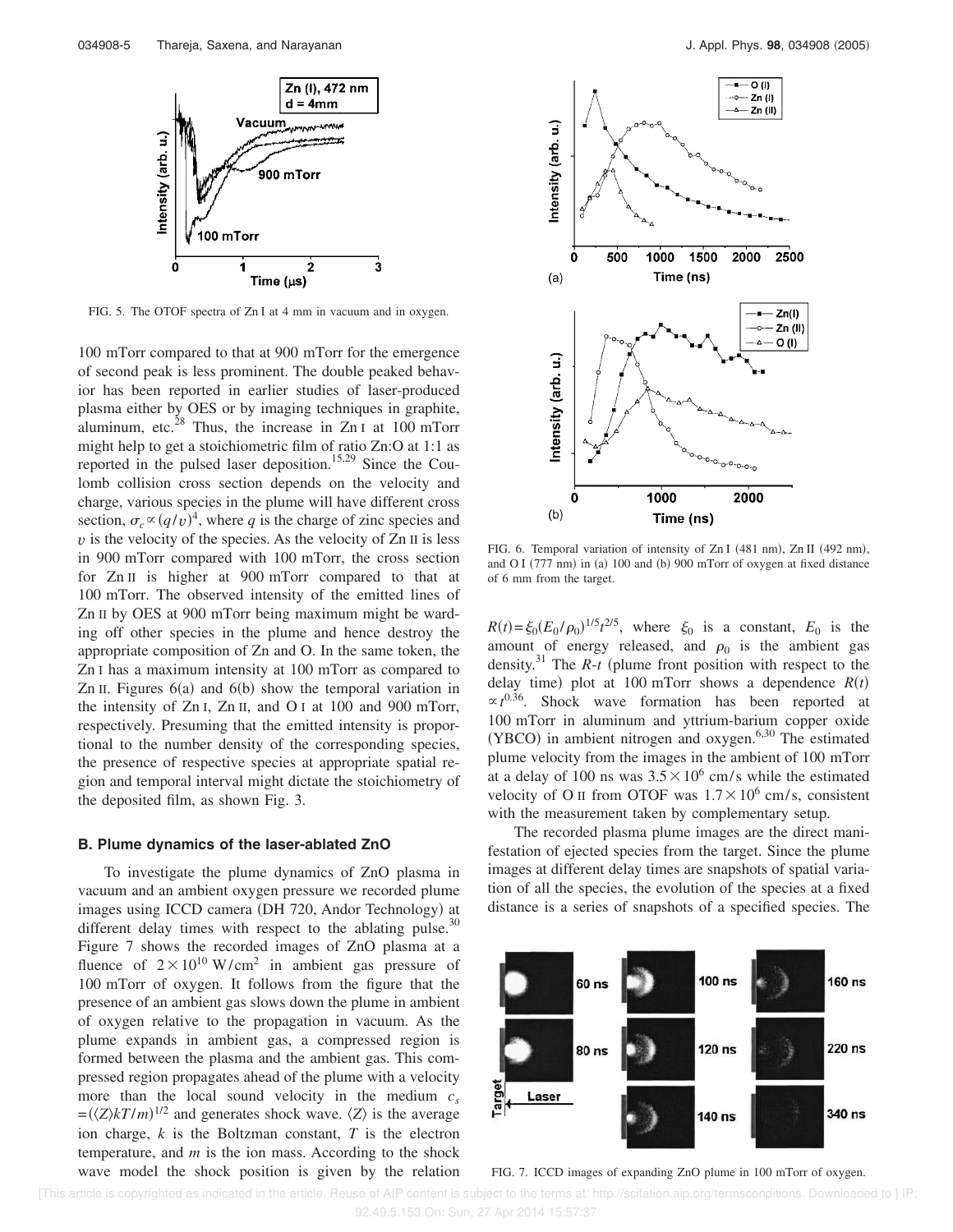

FIG. 8. ICCD image of ZnO plume in 100 mTorr of oxygen showing shifted-Maxwellian distribution with Zn I (472 nm) and Zn II (491 nm) emission lines.

temporal evolution of a species at a fixed point can be transformed into velocity distribution. Since the recorded intensity from the emitted species follows statistic result, one can assume that the intensity distribution within the plasma follows shifted-Maxwellian distribution,<sup>32</sup>

$$
f(\nu) \propto \nu^3 \exp\left[-\frac{m(\nu - \nu_{cm})^2}{2kT}\right].
$$
 (1)

Figure 8 shows the fitted shifted-Maxwellian distribution of Zn I and Zn II in 100-mTorr oxygen exhibiting the emergence of dual peak that corresponds to fast and slow moving components of Zn I.

### **C. Thin-film deposition**

### **1. Deposition of ZnO and MgxZn**"**1−x**…**<sup>O</sup> films**

In order to be consistent with spectroscopic observations we deposited ZnO and  $Mg_x Zn_{(1-x)}$ O films at various substrate temperatures at 100 and 900 mTorr of ambient oxygen pressures. We see the emergence of a cubic phase at 50 molar % of MgO. Since Si is a cubic system, this could bring about a huge difference in the processing of these optically active materials as this opens a horizon of possibilities of integrating them with existing Si-based technology. The ablated material is deposited on the glass substrate kept at 4 cm from the target surface. The films of thickness of 120 nm as measured using stylus method profilometry were obtained. The crystal structure of the deposited films was studied with XRD measurement using Cu  $K\alpha$ , 1.54 Å. The XRD of the films deposited at 100 mTorr was highly oriented along (002) plane. However, the films deposited at higher pressures showed  $(101)$ ,  $(002)$ , and  $(100)$  planes, similar to our earlier observation.<sup>15</sup> The result is in agreement with our analysis of spectroscopic investigations of plume where we observed that predominance of Zn I species at 100 mTorr may help in getting quality films. Taking 100 mTorr as optimum ambient pressure in our experiment we deposited  $Mg_x Zn_{(1-x)}$ O alloy thin films with *x* from 0.1 to



FIG. 9. X-ray-diffraction patterns of Mg<sub>*x*</sub>Zn<sub>(1-*x*)</sub>O thin films deposited by ablating  $Mg_x Zn_{(1-x)}$ O target containing (a) 0.1, (b) 0.3, and (c) 0.5 molar % of MgO at different substrate temperature in 100 mTorr of oxygen.

0.5.  $Mg_0$   $_1Zn_0$   $_9O$ ,  $Mg_0$   $_3Zn_0$   $_7O$ , and  $Mg_0$   $_5Zn_0$   $_5O$  were grown on glass substrates at 200, 300, 400, and 500 °C at 100 mTorr  $O_2$ .

The x-ray-diffraction patterns of Mg<sub>*x*</sub>Zn<sub>(1-*x*)</sub>O alloy films with Mg molar  $%$  of 0.1, 0.3, and 0.5 are shown in Fig. 9. Figures  $9(a)$  and  $9(b)$  shows the dominance of  $(002)$  plane, being of minimum surface energy and hence energetically a highly preferred orientation. This suggests the *c*-axis, columnar growth, perpendicular to the substrate. We did not observe any other orientation in our samples. The films are essentially single crystalline. A hump in the initial part  $(2\theta)$  $=20^{\circ} - 30^{\circ}$ ) is due to amorphous substrate. The intensity of (002) peak is more at 400  $^{\circ}$ C compared to other temperatures for all samples. For  $x=0.1$ , Fig. 9(a), the (002) peak appears to be temperature dependent and does not occur at its standard value of 34.45 (2 $\theta$ ). At substrate temperatures of 200, 300, and 500 °C peak appears at 34.2° and the corresponding calculated lattice constant is 5.24 Å, however, the peak shifts towards lower value for 400 °C at 34.1° with *c*  $=$  5.25 Å. For  $x=0.3$  [Fig. 9(b)], the peak appears at 34.2°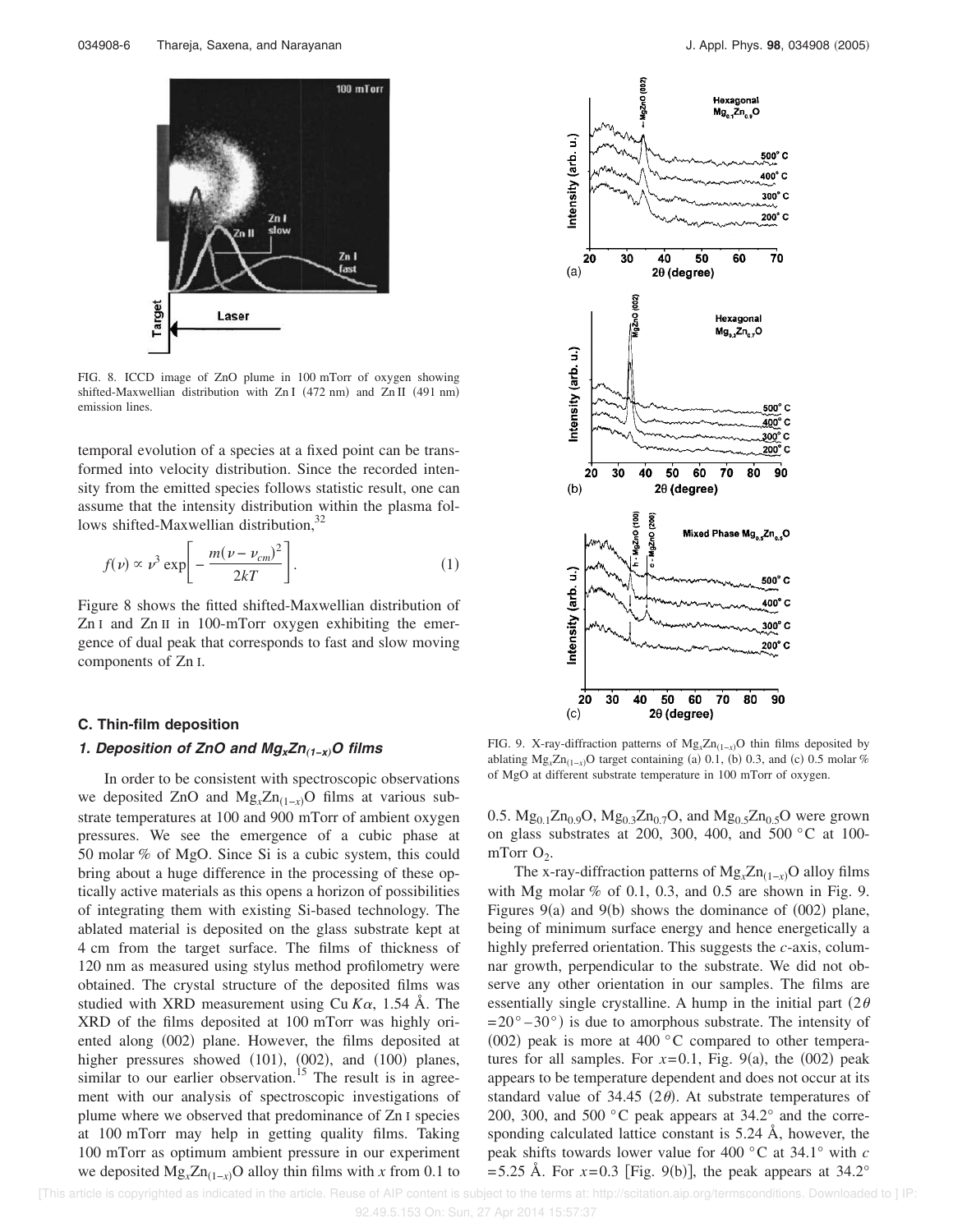

FIG. 10. Optical transmission spectra of thin films with 0.1, 0.2, and 0.3 molar % of MgO deposited at 400 °C showing blueshift with increase in MgO content.

with  $c = 5.24$  Å. It shifts towards higher angle of  $34.4^\circ$  at 400 °C with value of  $c = 5.21$  Å. The temperature behavior is attributed to different thermal-expansion coefficients of ablated material and substrate. However, no peak is observed at 500 °C implying an amorphous nature of deposited film at this temperature. The XRD of samples with  $x=0.5$  is entirely different. There is no signature of peak at  $34.4^{\circ}$  for  $(002)$ orientation in the patterns. Instead we obtained mixed phase that constitutes both hexagonal and cubic phases. The hexagonal peak corresponding to (100) appears which is unusual for ZnO-based thin films. However, there appears another peak at 42.4°, corresponding to (200) of cubic  $Mg_x Zn_{(1-x)}$ O that becomes prominent at  $300\,^{\circ}$ C. The lattice spacing slightly shifts from the standard value of 4.2 to 4.24 Å. To sum up we observe single peak implying crystalline growth or presence of hexagonal phase along with the formation of nanoparticles for  $x=0.1$  and 0.3 whereas a mixed phase is observed  $x=0.5$ . It is worth mentioning that both hexagonal and cubic phase coexist for  $x=0.5$  and have same lattice spacing calculated using both the peaks for the mixed phase.

The optical transmittance spectra for band-gap determination were recorded using double beam spectrophotometer  $(Jasco-V550)$  in the UV-vis-NIR  $(300-900)$  nm). Since the glass substrate has strong absorption below 300 nm we could not record the absorption edge for  $Mg_0$ <sub>5</sub>Zn<sub>0.5</sub>O samples. All our samples were highly transparent  $($ >85%) throughout the visible region, as shown in Fig. 10. This particular property is well suited for transparent conductive films and solar blind detectors. The band-gap measurements could be done only with  $x=0.1$  and 0.3 samples since with  $x=0.5$  concentration the absorption edge shifted below 300 nm where glass shows very high absorption. Figure 11 shows the variation in band gap for thin-film samples with MgO molar % of 0.1 and 0.3 at different substrate temperatures. The band gap of films was determined using Tauc plot where  $\left[ \alpha h \nu \right]^2$  was plotted against photon energy *h* . A typical Tauc plot is shown as an inset in Fig. 11. The band gap increases with Mg concentration and deposition temperature. The increase in band gap with temperature is attributed to higher vapor pressure of Zn and ZnO compared to MgO. The higher vapor pressure of Zn and ZnO leads to more diffusion of ZnO from the film at higher temperature so that the contribution from MgO is further increased. The theoretical values of band gap obtained using virtual crystal approximation  $(VCA)$ ,  $^{17}$ 



FIG. 11. Band-gap variation of  $Mg_{0,1}Zn_{0,9}O$  and  $Mg_{0,3}Zn_{0,7}O$  films with substrate temperature. A typical plot of Tauc plot is shown in the inset.

$$
E_g(Mg_x Zn_{(1-x} O) = E_g(Mg O)^* x + E_g(Zn O)^* (1 - x),
$$

are 3.78 and 4.65 eV for *x*=0.1 and 0.3, respectively. The band gap for Mg  $(0.3)$  at 500 °C could not be calculated due to the presence of Urbach band-tail states. The second peak in Fig. 12 is attributed to the amorphous nature of the film. Evidently, the x-ray diffraction of this film also confirmed its amorphous nature.

Surface morphology of the films was studied using AFM (Molecular Imaging, USA, Model: Pico Scan-4) in a noncontact mode. The surface morphology of the films deposited at 400 °C for different concentration is shown in Fig. 13. The surface morphology of the fabricated films depends, apart from other factors, on deposition temperature and ambient pressures. The root-mean-square (rms) roughness  $(1 \times 1$ - $\mu$ m<sup>2</sup> scanned area) decreases from 16 to 8 nm with the increase of Mg content from  $x=0.1$  to 0.3 and remains comparable for  $x=0.5$  at 7 nm, close to the reported values.<sup>33</sup> Similarly, the temperature variation also reveals the minimum rms roughness for 400 °C films, however, further increase in temperature increased the rms roughness very rapidly. This is in agreement with the XRD data where best crystalline behavior is observed at 400  $^{\circ}$ C. Figures 13(a) and 13(b) show a typical  $3 \times 3$ - $\mu$ m<sup>2</sup> scan area for Mg<sub>0.3</sub>Zn<sub>0.7</sub>O sample at 300 and 400 °C, the particle size can be clearly differentiated. Figure  $13(c)$  shows three-dimensional  $(3D)$  AFM images indicating that the film growth is highly oriented along the *c* axis, normal to the substrate surface.

To sum up, we have deposited thin films of  $Mg_x Zn_{(1-x)}$ O alloy at different substrate temperatures using pulsed laser deposition technique. The films deposited at 400 °C were



FIG. 12. A typical Tauc plot for amorphous film showing Urbach band-tail states for  $Mg_{0.3}Zn_{0.7}O$  film deposited at 500 °C.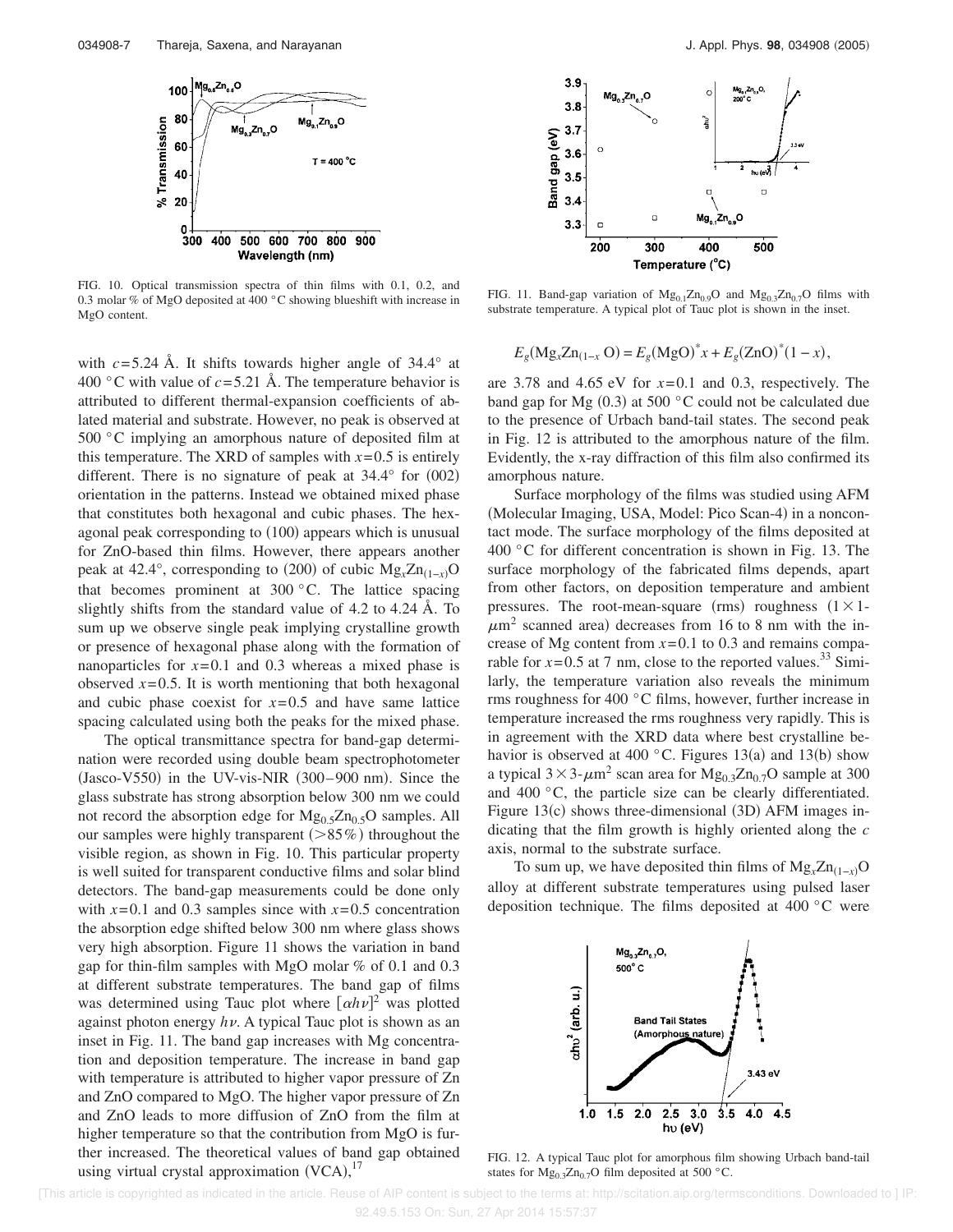

FIG. 13. AFM images of  $Mg_{0,3}Zn_{0,7}O$  films exhibiting increase of particle size for (b) 400 °C compared to (a) 300 °C for the scan area of  $3 \times 3\mu^2$ . A larger scan area of  $30 \times 30\mu^2$  (c) shows that film is highly *c* axis oriented which is also evident from x-ray diffraction.

found to be best both in terms of crystalline and roughness. Interestingly, all the films were found to be amorphous at 500 °C, whereas various researchers have reported films to be crystalline up to 800 °C. The glass substrate could have played a vital role. A blueshift in the absorption edge with the increase in Mg content is observed. The band gap is observed to increase with deposition temperature due to higher vapor pressure of ZnO compared to MgO.

#### **2. Nonlinear properties of ZnO films**

THG is a nonlinear process in which incident, high intensity laser radiation at a frequency  $\omega$ , interacting with a nonlinear medium, results in the generation of an additional



FIG. 14. Experimental setup for harmonic generation. PMT is photomultiplier tube and ND is a neutral density filter.

spectral component at the frequency  $3\omega$  and given by the equation as a function of  $\omega$  and  $2\omega$ ;  $3\omega = \omega + 2\omega$ . In order to characterize THG it is necessary that we look at second harmonic generation (SHG) in the film. The size and roughness of the films used for investigating nonlinear properties were estimated by scanning the films over the areas ranging from  $500 \times 500$  to  $2 \times 2 \mu m^2$ . The AFM images showed size and roughness, respectively, of 8 and 15 nm, 84 and 150 nm for the films deposited at 100 and 900 mTorr, respectively.

Figure 14 shows the typical setup used for the measurement of second and third harmonic generated in the films. A  $Q$ -switched Nd:YAG laser (1064 nm, 8 ns, and 10 Hz) was used as a fundamental beam for the study of secondharmonic generation in transmission mode. The input energy of the fundamental is attenuated using the Schott filter. The energy of the fundamental beam was measured using energy/ power meter (Ophir model: Nova, 10A-P, QTL) in the path of the beam. A quartz lens was used to focus the fundamental beam into the film. An IR cutoff filter was kept after the film to block the residual IR coming from the films. In order to vary the incident angle of the fundamental beam on the film the sample placed on a rotating platform was continuously varied. A narrow band interference pass filter (Newport, USA) centered at 532 nm  $(\pm 2 \text{ nm})$  was kept after IR blocking filter which allows only the second harmonic generated by the fundamental. However, for measurement of third harmonic the interference pass filter (Coherent, USA) used was centered at 355 nm  $(\pm 3 \text{ nm})$ . The generated second harmonic (third harmonic) was monitored using a PMT, it is ensured that no other light enters PMT so as to have a signal free from interference of any other light source. The output of the PMT was connected to an oscilloscope triggered by the laser output. The intensity of the second harmonic generated by the fundamental beam is given by $34$ 

$$
I_{2\omega} = \frac{128\pi^3}{cA} \frac{(t_{af}^{1\gamma})^4 (t_{fs}^{2p})^2 (t_{sa}^{2p})^2}{(n_{2\omega}\cos\theta_{2\omega})^2} \times I_{\omega}^2 \left(\frac{2\pi L}{\lambda^-}\right)^2 [\chi_{\text{eff}}^{(2)}]^2 \frac{\sin^2\varphi}{\varphi^2},
$$
 (2)

where *A* is area of the beam spot,  $I_{\omega}$  is the intensity of the incident fundamental beam, *L* is the films thickness,  $n_{\omega}$   $(n_{2\omega})$ is the refractive index at the fundamental (second harmonic)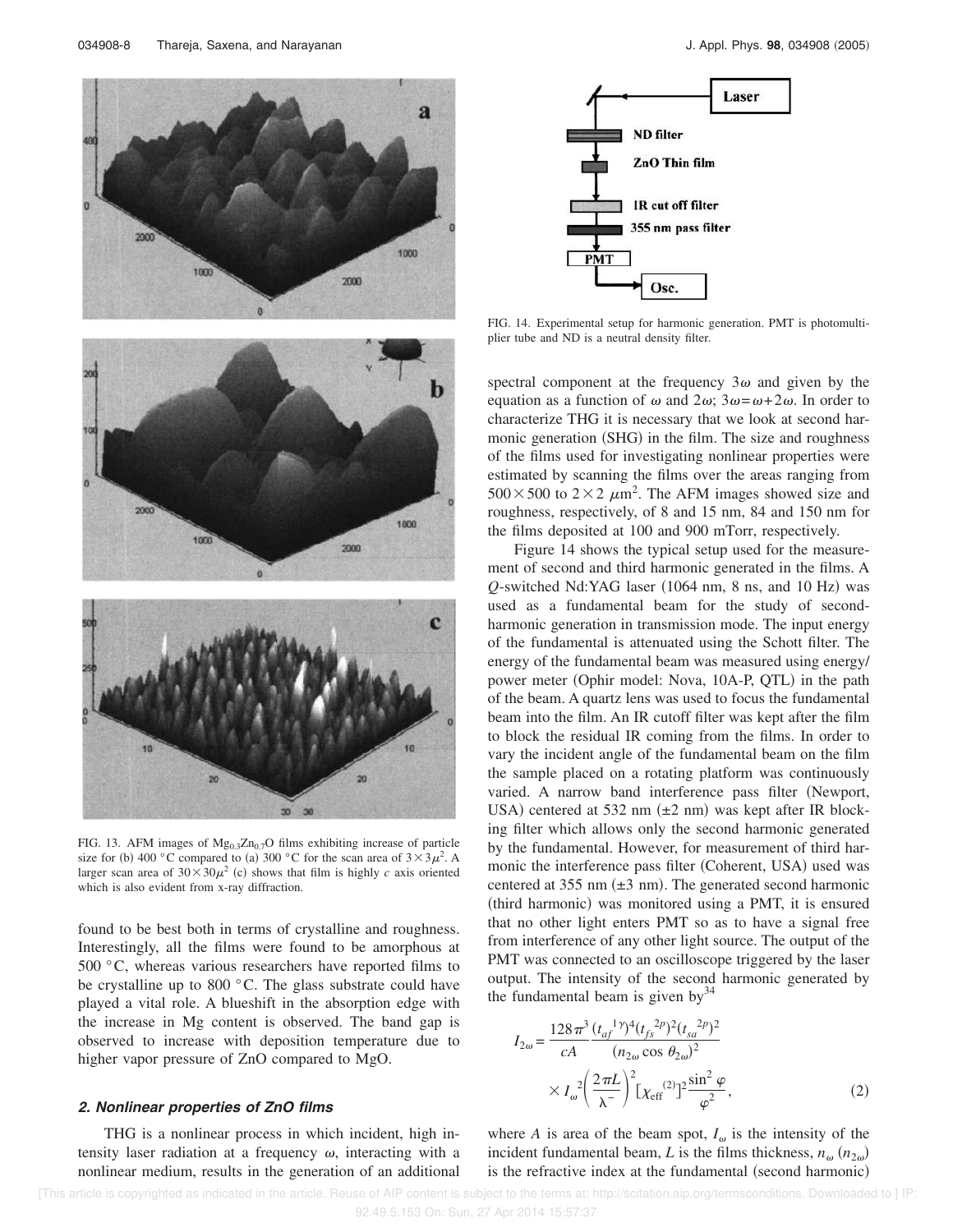frequency in the ZnO film, and  $\theta_{\omega}$  ( $\theta_{2\omega}$ ) is determined by  $\sin \theta = n_{\omega} \sin \theta_{\omega}$  (sin  $\theta = n_{2\omega} \sin \theta_{2\omega}$ ). Phase angle  $\varphi$  is given by

$$
\varphi = \frac{2\pi L}{\lambda} (n_{\omega} \cos \theta_{\omega} - n_{2\omega} \cos \theta_{2\omega}),
$$
\n(3)

where  $t_{af}^{1\gamma}$  represents the Fresnel transmission coefficient of the fundamental beam from air to film, and  $\gamma$  indicates the polarization direction.  $t_{fs}^{ap}$  and  $t_{sa}^{2p}$  represent the Fresnel transmission coefficient of the second-harmonic beam from the ZnO film to the substrate and from the substrate to air. Now, if the incident angle  $\theta$  changes continuously then  $\theta_{\omega}$  and  $\theta_{2\omega}$ also change resulting in the change of coherence length. Variation of second-harmonic intensity versus incident angle produces a fringe pattern called Maker fringes.  $\chi_{\text{eff}}^{(2)}$  in Eq. (1) represents the effective second-order susceptibility of the ZnO thin film. To get  $\chi_{\text{eff}}^{(2)}$  for the films from the experimental observations using Eq. (1) we need to know  $I_{\omega}^2/A$ . Using known second-harmonic coefficient of KDP crystal, the value of  $I_{\omega}^2/A$  was estimated for the given experimental conditions. The films deposited at 100 mTorr of ambient oxygen showed large second-harmonic coefficient as compared to 900 mTorr of oxygen. The values of  $\chi_{\text{eff}}^{(2)}$  of ZnO thin films were 3.2 and 0.7 pm/V for 100 and 900 mTorr, respectively.

The intensity of third harmonic  $I_{3\omega}$  in terms of the incident intensity of the fundamental beam  $I_3$  in a thin film is given by $35$ 

$$
I_{3\omega} = \frac{64\pi^2}{c^2} (A) \chi^{(3)}(I_{\omega})^3 f_a,
$$
 (4)

where

$$
f_a = \frac{[1 - \exp(-\alpha_{3\omega}d/2)]^2 + (\Delta\varphi)^2 \exp(-\alpha_{3\omega}d/2)}{(n_{3\omega}^2 - n_{\omega} + k_{3\omega})^2 + (2n_{3\omega}k_{3\omega})}.
$$

Here  $\chi^{(3)}$  is the nonlinear susceptibility and *d* is the thickness of the film,  $n_{\omega}$  and  $n_{3\omega}$  are the refractive indices at fundamental and third harmonic,  $\alpha_{3\omega}$  and  $k_{3\omega}$  are the linear absorption coefficient and the imaginary refractive index at third harmonic,  $\Delta \varphi$  is the phase mismatch in the nonlinear medium between fundamental- and third-harmonic frequencies, *c* is the velocity of the light, and *A* is an empirical factor that depends on the geometry of the experimental setup. The magnitude of the third-order nonlinear susceptibility  $[\chi^{(3)}]$  is given  $bv^{35}$ 

$$
\chi^{(3)} = [\chi_s^{(3)}](2/\pi)(l_{c,s}/l)(I_{3\omega}/I_{3\omega,s})^{1/2},\tag{5}
$$

where  $\chi_s^{(3)}$  is third-order nonlinear susceptibility of the substrate,  $l_{c,s}$  is the coherence length of substrate, *l* is the coherence length of the thin-film material,  $I_{3\omega}$  is the measured intensity of  $3\omega$  for the thin film, and  $I_{3\omega,s}$  is the measured intensity of  $3\omega$  for the substrate. We measured value of  $\chi^{(3)}$ =9.56 × 10<sup>-12</sup> esu for the film deposited at 100 mTorr of oxygen ambient which is large compared to ZnO bulk crystal  $[\chi^{(3)}=1.2\times10^{-13}$  esu]. THG signal as a function of fundamental frequency showed a cubic dependence on pump intensity, as shown in Fig. 15.



FIG. 15. Variation of THG signal measured as a function of fundamental intensity.

#### **IV. CONCLUSIONS**

We have reported the spatial and temporal evolutions of the ZnO plasma using OES, OTOF, and ICCD imaging techniques. The intensity for Zn I species increases with pressure but is found to be more for 100 mTorr than that for 900 mTorr for distances  $>2$  mm. The time-resolved OES of ZnO under vacuum and oxygen ambient showed that the line intensity for neutral Zn species is large in 100-mTorr oxygen compared to that in vacuum and 900 mTorr of oxygen, therefore it can be used to optimize the deposition pressure for deposition of nanocrystalline ZnO thin films for better surface morphology. The investigations are used to arrive at an optimum ambient pressure for depositing Mg<sub>*x*</sub>Zn<sub>(1-*x*)</sub>O alloy thin films of different molar  $\%$  of MgO, i.e.,  $x$  (0.1, 0.3, and 0.5). The absorption edge is blueshifted with an increase of  $x$ and deposition temperature. The deposited films exhibited high degree of transparency  $(>85\%)$  over visible range. The deposited films exhibited nonlinear properties as manifested by SHG and THG in the films.

#### **ACKNOWLEDGMENT**

Work is partly supported by DST (New Delhi) and DRDO (New Delhi).

- <sup>1</sup>Laser Ablation and Desorption, edited by J. C. Miller and R. F. Haglan, Jr. (Academic, New York, 1998).
- <sup>2</sup>P. E. Dyer, A. Issa, and P. H. Key, Appl. Phys. Lett. **57**, 186 (1990).
- <sup>3</sup>A. K. Sharma and R. K. Thareja, J. Appl. Phys. 88, 7334 (2000).
- <sup>4</sup>D. B. Geohegan, A. A. Puretzky, G. Duscher, and S. J. Pennycook, Appl. Phys. Lett. 72, 2987 (1998).
- <sup>5</sup>V. Narayanan and R. K. Thareja, Appl. Surf. Sci. 222, 382 (2004).
- <sup>6</sup>D. B. Geohegan, Appl. Phys. Lett. **60**, 2732 (1992).
- <sup>7</sup>B. Toftmann, J. Schou, T. N. Hansen, and J. G. Lunney, Phys. Rev. Lett. 84, 3998 (2000).
- 8 S. S. Mao, X. Mao, R. Greif, and R. E. Russo, Appl. Phys. Lett. **76**, 31  $(2000).$
- <sup>9</sup>V. Berardi, S. Amoruso, N. Spinelli, M. Armenante, R. Velotta, F. Fuso, M. Allegrini, and E. Arimondo, J. Appl. Phys. **76**, 8077 (1994).
- <sup>10</sup>S. D. Lester, F. A. Ponce, M. Geraford, and D. A. Steigerwald, Appl. Phys. Lett. **66**, 1249 (1995).
- $11$ A. Mitra and R. K. Thareja, Mod. Phys. Lett. B 13, 1075 (1999); R. K. Thareja and A. Mitra, Appl. Phys. B: Lasers Opt. 71, 181 (2000).
- <sup>12</sup>H. Cao, Y. G. Zhao, S. T. Ho, E. W. Seelig, Q. H. Wang, and R. P. H. Chang, Phys. Rev. Lett. **82**, 181 (1999).
- <sup>13</sup>D. M. Bagnall, Y. F. Chen, Z. Zhu, T. Yao, S. Koyama, M. Y. Shen, and T. Goto, Appl. Phys. Lett. **70**, 2230 (1997).